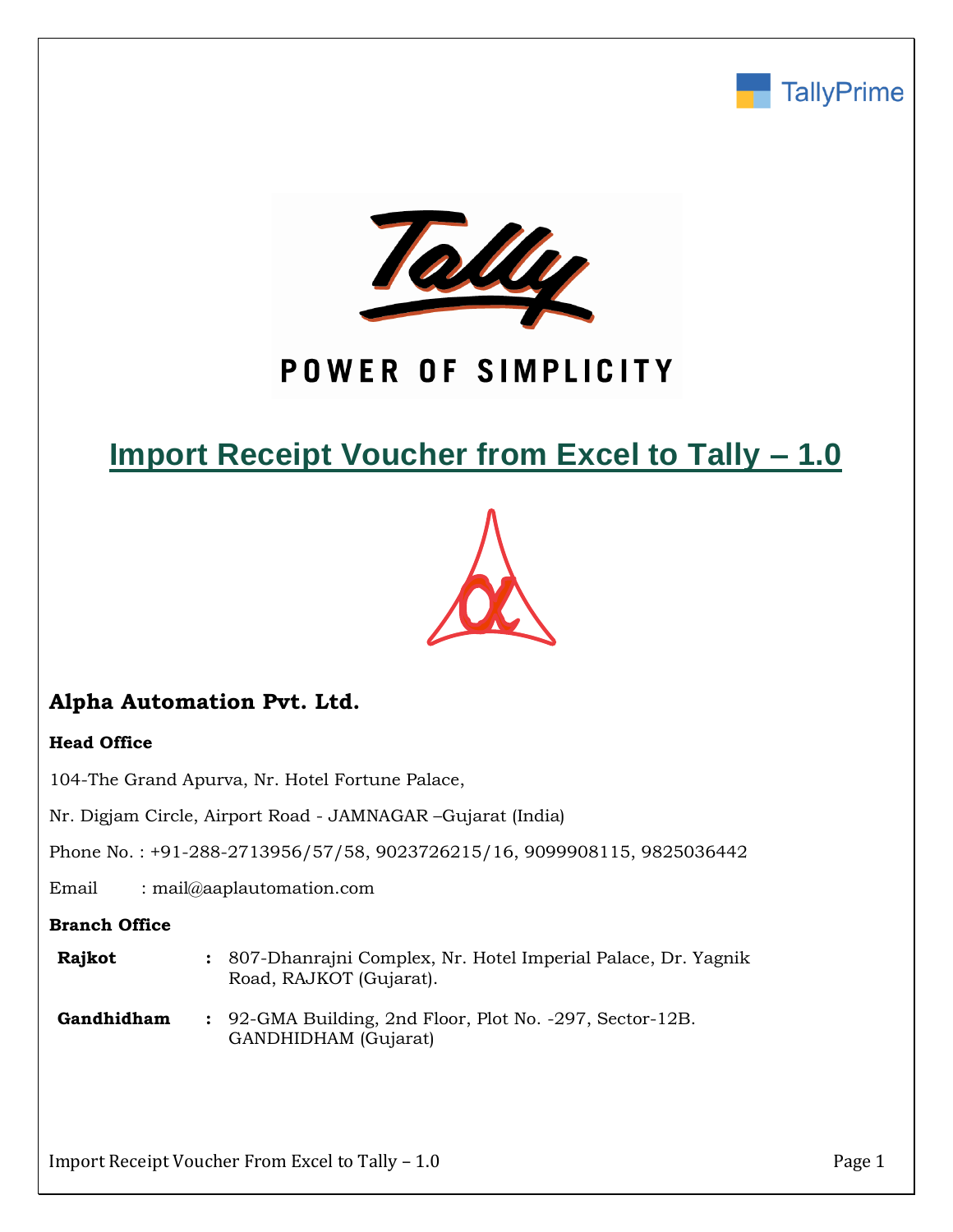

© 2020 Alpha Automation Pvt. Ltd. All rights reserved.

Tally, Tally 9, Tally9, Tally.ERP, Tally.ERP 9, Shoper, Shoper 9, Shoper POS, Shoper HO, Shoper 9 POS, Shoper 9 HO, TallyDeveloper, Tally.Server 9, Tally Developer, Tally. Developer 9, Tally.NET, Tally Development Environment, TallyPrime, TallyPrimeDeveloper, TallyPrime Server, Tally Extender, Tally Integrator, Tally Integrated Network, Tally Service Partner, TallyAcademy & Power of Simplicity are either registered trademarks or trademarks of Tally Solutions Pvt. Ltd. in India and/or other countries. All other trademarks are properties of their respective owners.

Version: Alpha Automation Pvt. Ltd. / Import Receipt Voucher from Excel to Tally/1.0/ Aug-2021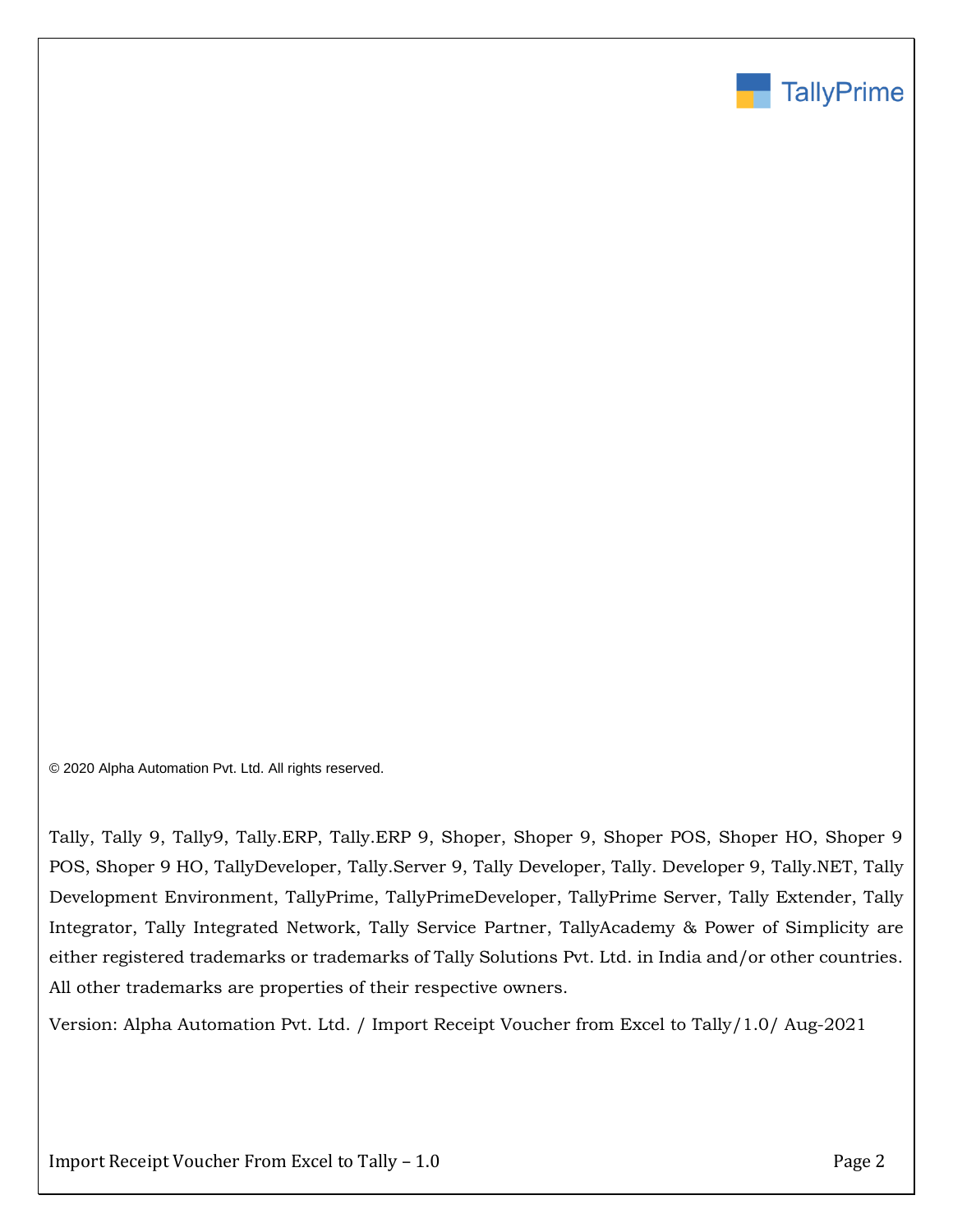

# **Import Receipt Voucher from Excel to Tally**

## **Introduction**

• This add-on allows user to import receipt vouchers from excel to tally. Standard Excel File template is given in which user has to fill the Receipt Details. User has to enter Voucher type name, Cr/ Dr Ledgers, Amount, Instrument Details, Bill Adjustment details in the excel file in the given format only.

## **Benefits**

- It saves the time of manual Receipt Entry individually.
- Very useful if Receipt Data is available in excel Format from any other software and the same to be entered in Tally for Accounting.

## **What's New?**

• Compatible with Tally Prime as well with Tally ERP

## **Important!**

Take back up of your company data before activating the Add-on.

Once you try/purchase an Add-on, follow the steps below to configure the Add-on and use it.

#### **Installation**

- 1. Copy the TCP file in TallyPrime Folder.
- 2. Gateway of Tally  $\rightarrow$  F1 (Help) $\rightarrow$  TDL & Add-on  $\rightarrow$  F4 (Manage Local TDL)  $\rightarrow$  Select Yes in Load TDL on Startup and give the file name of TCP File. After pressing the Enter Key will show TDL Status which should be as Loaded.

#### **System requirements:**

No additional hardware / software infrastructure is required for executing and operation this applications module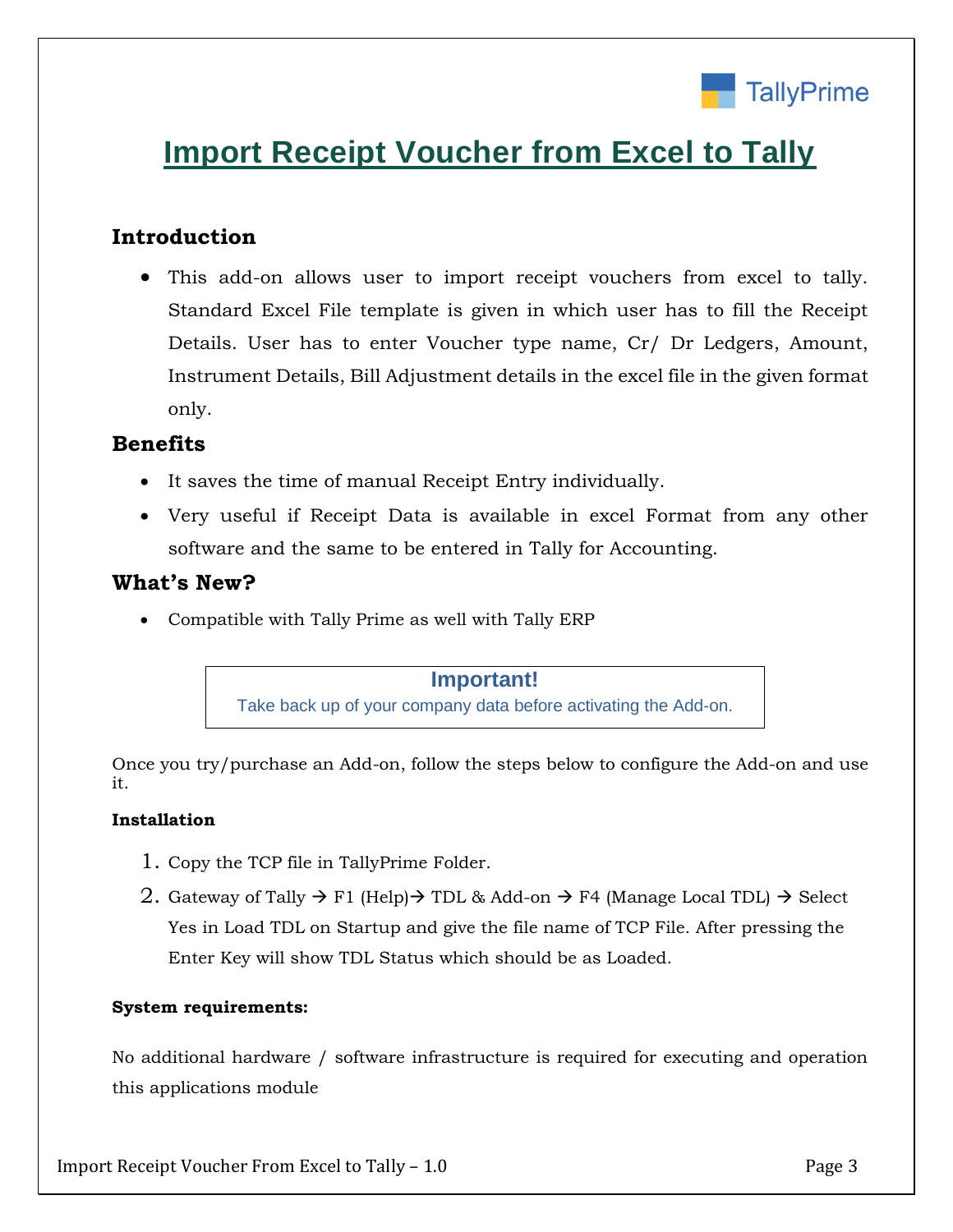

### **1. Activate the Add-on.**

### *For Tally Prime Release 1.0*

Go to **Gateway of Tally** → **F1: Help** → **TDL & Add-On** → **F6: Add-On Features**. Alternatively, you may press **CTRL + ALT + T** from any menu to open TDL Management report and then press **F6: Add-On Features**

Set "**Yes**" to the option **"Import Receipt from Excel to Tally?"**

| tyt seits                                |  |
|------------------------------------------|--|
|                                          |  |
| <b>Add-On Features</b>                   |  |
|                                          |  |
|                                          |  |
| Import Receipt From Excel To Tally ? Yes |  |
|                                          |  |
|                                          |  |
|                                          |  |
|                                          |  |
|                                          |  |
|                                          |  |
|                                          |  |
|                                          |  |
|                                          |  |
|                                          |  |
|                                          |  |
|                                          |  |
|                                          |  |
|                                          |  |
|                                          |  |
|                                          |  |
|                                          |  |
|                                          |  |
|                                          |  |
|                                          |  |
|                                          |  |
|                                          |  |
|                                          |  |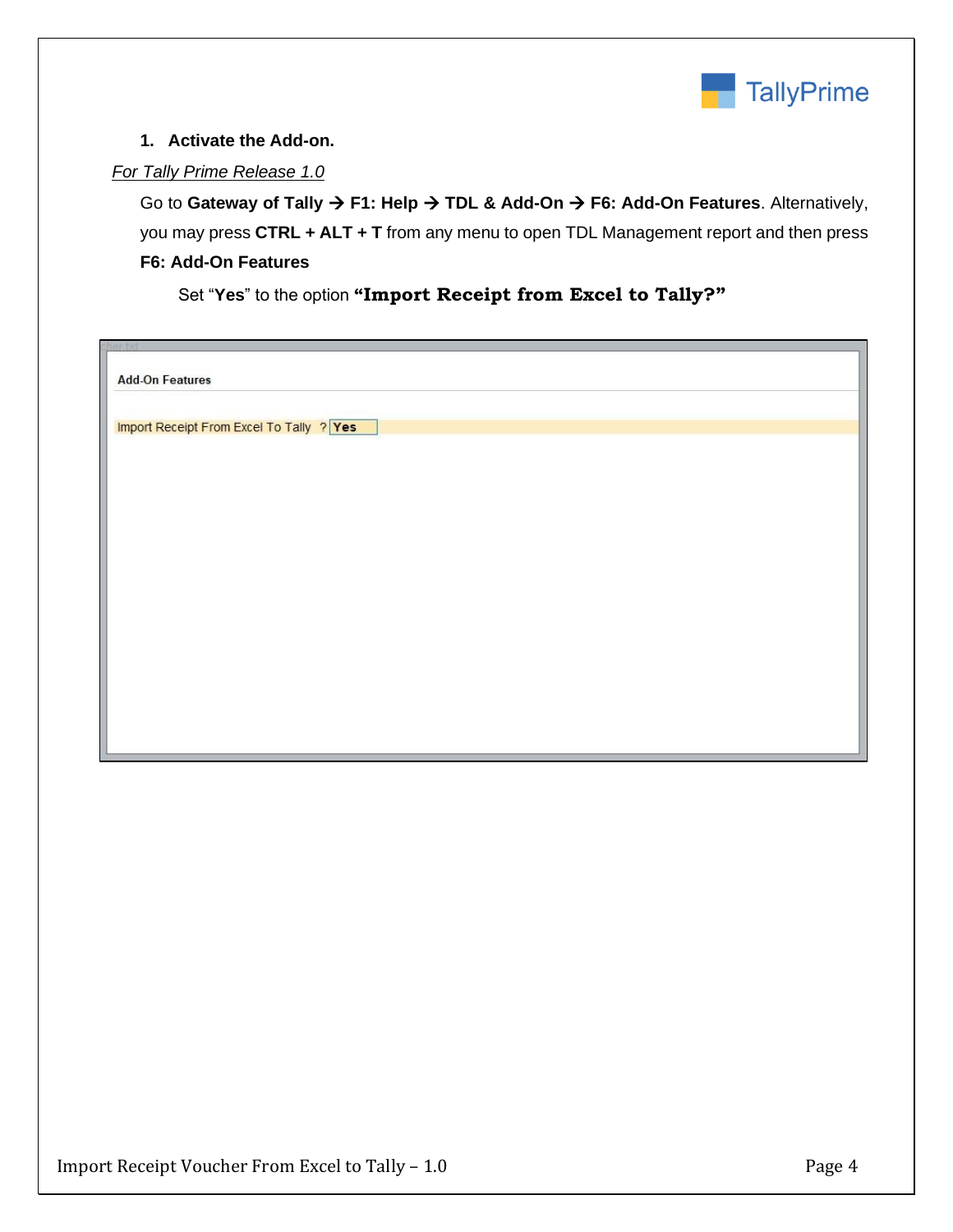

### **Detailed User Guide:**

**1.** Navigate through **Gateway of Tally** → **Import** 



## **It will allows user to select excel file from the system. As shown below:**

|                                                  |                                                                                                                                             | Vouchers:<br>Day Book                     |      |
|--------------------------------------------------|---------------------------------------------------------------------------------------------------------------------------------------------|-------------------------------------------|------|
| Enter File Name (eg:D:\File1.xlsx)<br>Sheet Name | <b>File Selection</b>                                                                                                                       |                                           |      |
|                                                  | D:\Amita\D1 - TDL\Add On\Prime\Import From Excel to Tally\Import Receipt Voucher From Excel to Tally<br>$+Up$<br>Import Receipt Voucher.txt | Specify Path<br>Select from Drive<br>File |      |
|                                                  | Receipt Voucher.xlsx<br>Backup<br>Document<br>Screenshot                                                                                    | File<br>Folder<br>Folder<br>Folder<br>.   | orts |

**After selecting the file user can enter sheet name also as shown below:**

Enter File Name (eg:D:\File1.xlsx) D:\Amita\01 - TDL\Add On\Prime\Import From Excel to Tally\Import Receipt Voucher From Excel to Tally\Receipt Voucher.xlsx Í Sheet Name Sheet1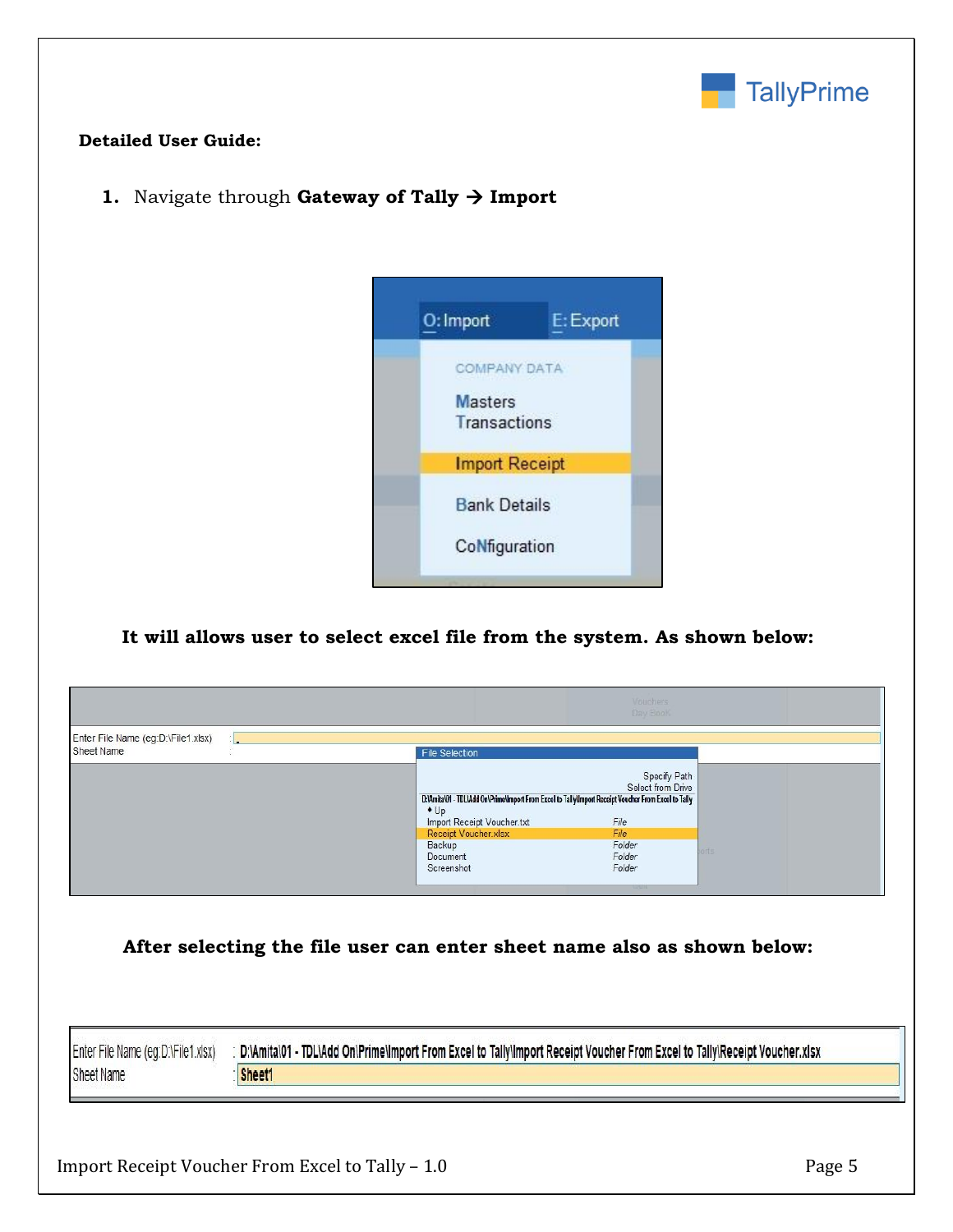

| Import Receipt Vouchers From Excel to Tally |                          |                 |                               |                            | <b>E</b> System Solution |                     |                 |                       |              |            | $\times$                                                |
|---------------------------------------------|--------------------------|-----------------|-------------------------------|----------------------------|--------------------------|---------------------|-----------------|-----------------------|--------------|------------|---------------------------------------------------------|
| <b>Voucher Type</b>                         | Voucher<br><b>Number</b> | Voucher<br>Date | Dr Ledger                     | Cr Ledger                  | Amount                   | <b>Adjust Type</b>  | <b>Bill Ref</b> | Transacti-<br>on Type | Inst.<br>No. | Inst. Date | <b>Narration</b>                                        |
| Receipt                                     | 1001                     | 1-8-2021 Cash   |                               | A K Technology             |                          | 1,000.00 Agst Ref   | $\overline{7}$  | Cheque/DD             |              |            | Received amount of<br>Rs. 1000 agst bill 07             |
| Receipt                                     | 1002                     | 3-8-2021 Cash   |                               | Alok Enterprise            |                          | 2,000.00 Agst Ref   | $\overline{7}$  | Cheque/DD             |              |            | Received amount of<br>Rs.2000 agst bill 07              |
| Receipt                                     | 1003                     | 5-8-2021 Cash   |                               | Allec Enterprise           |                          | 3,000.00 Agst Ref   | 24              | Cheque/DD             |              |            | Received amount of<br>Rs.3000 agst bill 24              |
| <b>Bank Receipt</b>                         | 1004                     |                 | 6-8-2021 HDFC Bank            | Allec Enterprise           |                          | 4,000.00 Agst Ref   | 30              | Cheque/DD 102030      |              |            | 8-8-2021 Received amount of<br>Rs.4000 agst bill 30     |
| <b>Bank Receipt</b>                         | 1005                     |                 | 11-8-2021 ICICI Bank          | <b>Tricolite Solutions</b> |                          | 5,000.00 Agst Ref   | 15              | Cheque/DD 405060      |              |            | 12-8-2021 Received amount of<br>Rs.5000 agst bill 15    |
| <b>Bank Receipt</b>                         | 1006                     |                 | 16-8-2021 Kotak Bank          | <b>Tricolite Solutions</b> |                          | 6,000.00 Agst Ref   | 48              | Cheque/DD 70513       |              |            | 16-8-2021 Received amount of<br>Rs.6000 agst bill 48    |
| <b>Bank Receipt</b>                         | 1007                     |                 | 17-8-2021 State Bank of India | Amrut Internation          |                          | 7,000.00 On Account |                 | Cheque/DD 25416       |              | 18-8-2021  | Received amount of<br>Rs.7000                           |
|                                             |                          |                 |                               |                            |                          |                     |                 |                       |              |            |                                                         |
|                                             |                          |                 |                               |                            |                          |                     |                 |                       |              |            | Activate Windows<br>Go to Settings to activate Windows. |

**2.** It will display all the receipt vouchers list as shown below:

**3.** By Pressing button Import Receipt Voucher **(F3)** it will ask user to import Receipt Voucher ?

| <b>Import Receipt Vouchers From Excel to Tally</b> |                   |                 |                               |                           | <b>E</b> System Solution |                   |                 |                       |              |            |                                                      |
|----------------------------------------------------|-------------------|-----------------|-------------------------------|---------------------------|--------------------------|-------------------|-----------------|-----------------------|--------------|------------|------------------------------------------------------|
| Voucher Type                                       | Voucher<br>Number | Voucher<br>Date | Dr Ledger                     | Cr Ledger                 | Amount                   | Adjust Type       | <b>Bill Ref</b> | Transacti-<br>on Type | Inst.<br>No. | Inst. Date | Narration                                            |
| Receipt                                            | 1001              | 1-8-2021 Cash   |                               | A K Technology            |                          | 1,000,00 Agst Ref | 7.              | Cheque/DD             |              |            | Received amount of<br>Rs 1000 agst bill 07           |
| Receim                                             | 1002              | 3-8-2021 Cash   |                               | Alok Enterprise           |                          | 2,000.00 Agst Ref | 7               | Cheque/DD             |              |            | Received amount of<br>Rs 2000 agst bill 07           |
| Receipt                                            | 1003              | 5-8-2021 Cash   |                               | Allec Enterprise          |                          | 3,000.00 Agst Ref | 24              | Cheque/DD             |              |            | Received amount of<br>Rs.3000 agst bill 24           |
| Bank Receipt                                       | 1004              |                 | 6-8-2021 HDFC Bank            | Allec Enterprise          |                          | 4,000.00 Agst Ref | 30              | Cheque/DD 102030      |              |            | 8-8-2021 Received amount of<br>Rs 4000 agst bill 30  |
| Bank Receipt                                       | 1005              |                 | 11-8-2021 ICICI Bank          | <b>Theplite Solutions</b> |                          | 5,000.00 Agst Ref | 15              | Cheque/DD 405060      |              |            | 12-8-2021 Received amount of<br>Rs.5000 agst bill 15 |
| Bank Receipt                                       | 1006              |                 | 16-8-2021 Kotak Bank          | Trick                     | Import Receipt Voucher?  |                   | £8              | Cheque/DD 70513       |              |            | 16-8-2021 Received amount of<br>Rs 6000 agst bill 48 |
| Bank Receipt                                       | 1007              |                 | 17-8-2021 State Bank of India | Amn                       |                          |                   |                 | Cheque/DD 25416       |              |            | 18-8-2021 Received amount of<br>Rs 7000              |
|                                                    |                   |                 |                               |                           | Yes or No                |                   |                 |                       |              |            |                                                      |
|                                                    |                   |                 |                               |                           |                          |                   |                 |                       |              |            | <b>Activate Windo</b><br>Go to Settings to act       |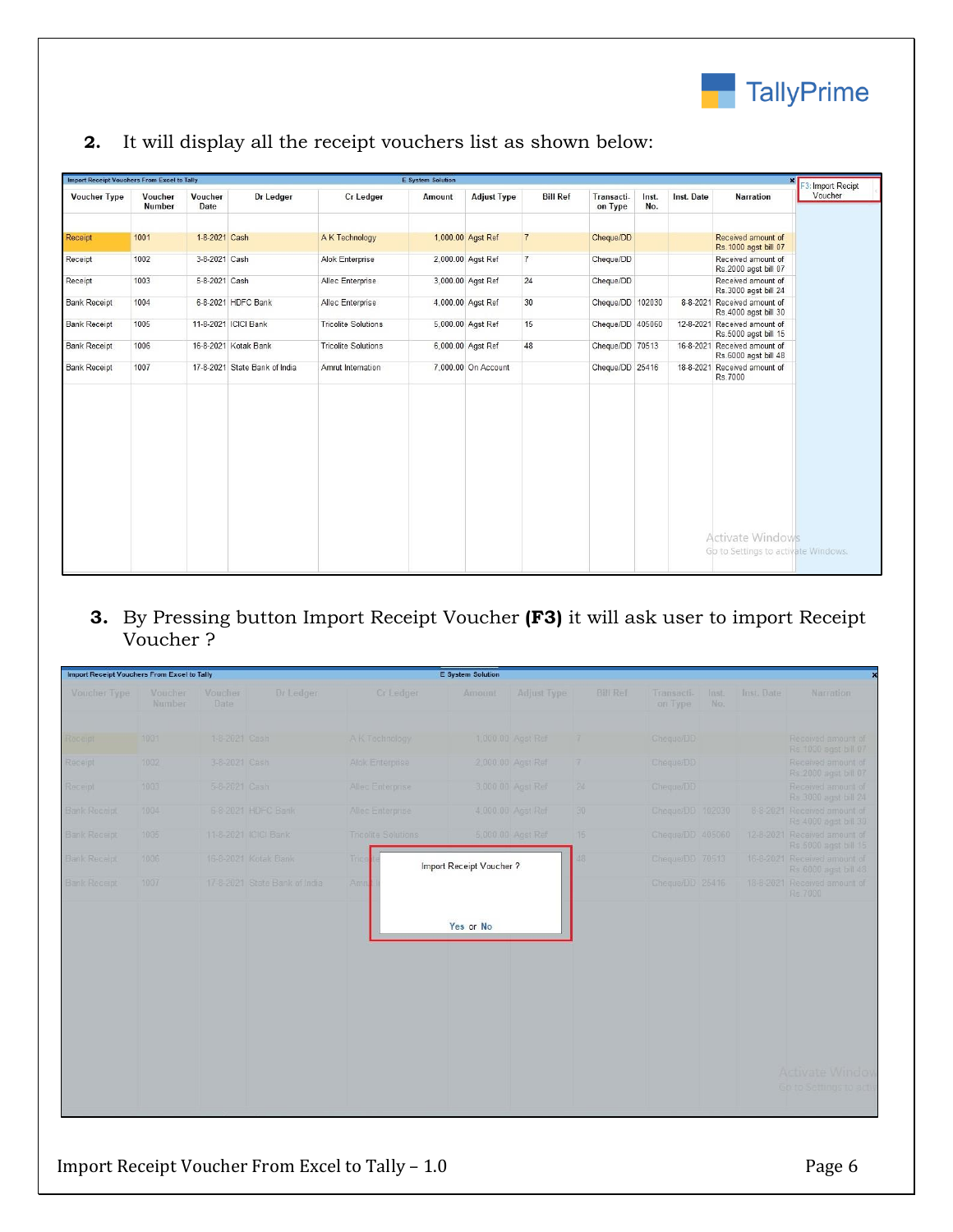

## **4.** If user set "**Yes**" to option "**Import Receipt Voucher ?"** it will start importing receipt vouchers as shown below :

| <b>Import Receipt Vouchers From Excel to Tally</b> |                   |                 |                               |                     | <b>E</b> System Solution                                                                            |                     |                 |                       |               |            | $\overline{\mathbf{x}}$                              |
|----------------------------------------------------|-------------------|-----------------|-------------------------------|---------------------|-----------------------------------------------------------------------------------------------------|---------------------|-----------------|-----------------------|---------------|------------|------------------------------------------------------|
| Voucher Type                                       | Voucher<br>Number | Voucher<br>Date | <b>Dr</b> Ledger              | Cr Ledger           | Amount                                                                                              | Adjust Type         | <b>Bill Ref</b> | Transacti-<br>on Type | liisti<br>No. | Inst. Date | Narration                                            |
| Keceipt                                            | 1001              | 1-8-2021 Cash   |                               | A K Technology      |                                                                                                     | 1,000.00 Agst Ref   | $7^{\circ}$     | Cheque/DD             |               |            | Received amount of<br>Rs 1000 agst bill 07           |
| Receipt                                            | 1002              | 3-8-2021 Cash   |                               | Alok Enterprise     |                                                                                                     | 2,000.00 Agst Ref   | 7               | Cheque/DD             |               |            | Received amount of<br>Rs 2000 agst bill 07           |
| Receipt                                            | 1003              | 5-8-2021 Cash   |                               | Allec Enterprise    |                                                                                                     | 3,000.00 Agst Ref   | 24              | Cheque/DD             |               |            | Received amount of<br>Rs 3000 agst bill 24           |
| Bank Receipt                                       | 1004              |                 | 6-8-2021 HDFC Bank            | Allec Enterprise    |                                                                                                     | 4,000.00 Agst Ref   | 30              | Cheque/DD 102030      |               |            | 8-8-2021 Received amount of<br>Rs 4000 agst bill 30  |
| Bank Receipt                                       | 1005              |                 | 11-8-2021 ICICI Bank          | Tricolite Solutions |                                                                                                     | 5,000.00 Agst Ref   | 15              | Cheque/DD 405060      |               |            | 12-8-2021 Received amount of<br>Rs.5000 agst bill 15 |
| Bank Receipt                                       | 1006              |                 | 16-8-2021 Kotak Bank          | Tricolite Solutions |                                                                                                     | 6,000.00 Agst Ref   | 28              | Cheque/DD 70513       |               |            | 16-8-2021 Received amount of<br>Rs.6000 agst bill 48 |
| Bank Receipt                                       | 1007              |                 | 17-8-2021 State Bank of India | Amrut Internation   |                                                                                                     | 7,000.00 On Account |                 | Cheque/DD 25416       |               |            | 18-8-2021 Received amount of<br>Rs.7000              |
|                                                    |                   |                 |                               |                     | Excel To Tally Receipt Import<br><b>E</b> System Solution<br>Import in progress<br>Importing 5 of 7 |                     |                 |                       |               |            |                                                      |
|                                                    |                   |                 | 0%                            |                     | 50%                                                                                                 |                     | 100%            |                       |               |            | <b>Activate Window</b><br>Go to Settings to activ    |

## **5.** After import process complete it will display message that total vouchers and imported vouchers as shown below:

| <b>Import Receipt Vouchers From Excel to Tally</b> |                          |                 |                               |                            | <b>E</b> System Solution |                     |                 |                       |              |                | $\boldsymbol{\mathsf{x}}$                     |
|----------------------------------------------------|--------------------------|-----------------|-------------------------------|----------------------------|--------------------------|---------------------|-----------------|-----------------------|--------------|----------------|-----------------------------------------------|
| <b>Voucher Type</b>                                | Voucher<br><b>Number</b> | Voucher<br>Date | Dr Ledger                     | Cr Ledger                  | Amount                   | <b>Adjust Type</b>  | <b>Bill Ref</b> | Transacti-<br>on Type | Inst.<br>No. | Inst. Date     | <b>Narration</b>                              |
| Receipt                                            | 1001                     | 1-8-2021 Cash   |                               | <b>AK Technology</b>       |                          | 1,000.00 Agst Ref   |                 | Cheque/DD             |              |                | Received amount of<br>Rs. 1000 agst bill 07   |
| Receipt                                            | 1002                     | 3-8-2021 Cash   |                               | Alok Enterprise            |                          | 2,000.00 Agst Ref   | $\overline{7}$  | Cheque/DD             |              |                | Received amount of<br>Rs.2000 agst bill 07    |
| Receipt                                            | 1003                     | 5-8-2021 Cash   |                               | Allec Enterprise           |                          | 3,000.00 Agst Ref   | 24              | Cheque/DD             |              |                | Received amount of<br>Rs.3000 agst bill 24    |
| <b>Bank Receipt</b>                                | 1004                     |                 | 6-8-2021 HDFC Bank            | Allec Enterprise           |                          | 4,000.00 Agst Ref   | 30              | Cheque/DD 102030      |              | $8 - 8 - 2021$ | Received amount of<br>Rs.4000 agst bill 30    |
| <b>Bank Receipt</b>                                | 1005                     |                 | 11-8-2021 ICICI Bank          | <b>Tricolite Solutions</b> |                          | 5,000.00 Agst Ref   | 15              | Cheque/DD 405060      |              | 12-8-2021      | Received amount of<br>Rs.5000 agst bill 15    |
| <b>Bank Receipt</b>                                | 1006                     |                 | 16-8-2021 Kotak Bank          | <b>Tricolite Solutions</b> |                          | 6,000.00 Agst Ref   | 48              | Cheque/DD 70513       |              | 16-8-2021      | Received amount of<br>Rs.6000 agst bill 48    |
| <b>Bank Receipt</b>                                | 1007                     |                 | 17-8-2021 State Bank of India | Amrut Internation          |                          | 7,000.00 On Account |                 | Cheque/DD 25416       |              | 18-8-2021      | Received amount of<br>Rs.7000                 |
|                                                    |                          |                 |                               |                            |                          |                     |                 |                       |              |                |                                               |
|                                                    |                          |                 |                               |                            |                          |                     |                 |                       |              |                |                                               |
|                                                    |                          |                 |                               |                            |                          |                     |                 |                       |              |                |                                               |
|                                                    |                          |                 |                               |                            |                          |                     |                 |                       |              |                | Information                                   |
|                                                    |                          |                 |                               |                            |                          |                     |                 |                       |              |                | Total Vouchers: 7                             |
|                                                    |                          |                 |                               |                            |                          |                     |                 |                       |              |                | Total Imported Vouchers: 6<br>Activate Window |
|                                                    |                          |                 |                               |                            |                          |                     |                 |                       |              |                | Go to Settings to active                      |
|                                                    |                          |                 |                               |                            |                          |                     |                 |                       |              |                | Press any key to continue                     |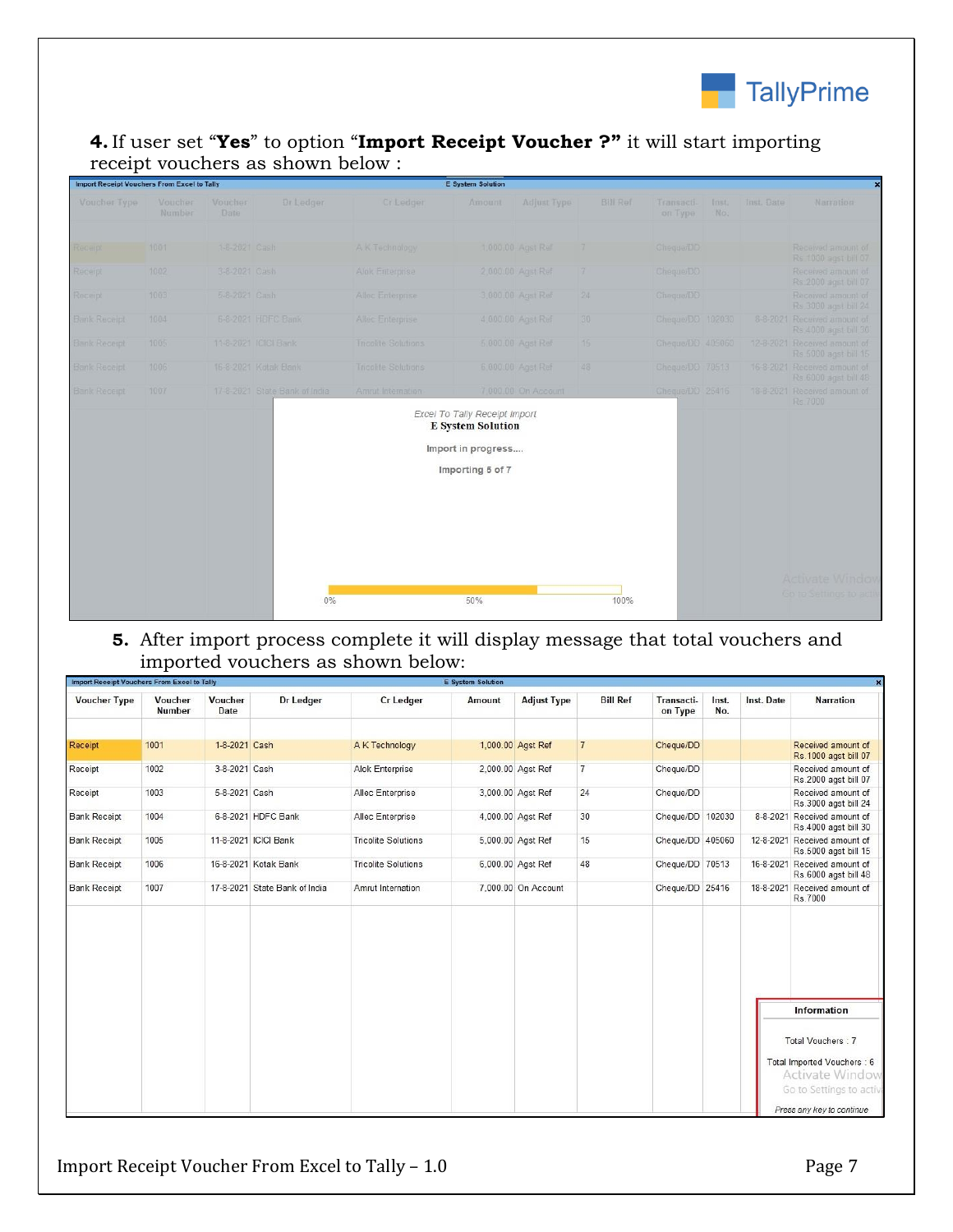

**6.** Displaying imported receipt vouchers as show below :

| Day Book (In Developer Mode)                                                                                 |                                       | <b>E</b> System Solution |                     |         |                                             | $\boldsymbol{\mathsf{x}}$ |
|--------------------------------------------------------------------------------------------------------------|---------------------------------------|--------------------------|---------------------|---------|---------------------------------------------|---------------------------|
| <b>List of All Receipt Vouchers</b>                                                                          |                                       |                          |                     |         |                                             | 1-Aug-21 to 31-Aug-21     |
| Date<br><b>Particulars</b>                                                                                   |                                       |                          | Vch Type            | Vch No. | Debit<br>Amount                             | Credit<br>Amount          |
| 1-Aug-21 A K Technology<br>Agst Ref 7<br>Cash                                                                | 1,000.00 Cr<br>10 Days<br>1,000.00 Dr |                          | <b>Receipt</b>      | 1001    |                                             | 1,000.00                  |
| Received amount of Rs. 1000 agst bill 07                                                                     |                                       |                          |                     |         |                                             |                           |
| 3-Aug-21 Alok Enterprise<br>New Ref 7<br>Cash<br>Received amount of Rs. 2000 agst bill 07                    | 2.000.00 Cr<br>2,000.00 Dr            |                          | Receipt             | 1002    |                                             | 2,000.00                  |
| 5-Aug-21 Allec Enterprise<br>Agst Ref 24<br>Cash<br>Received amount of Rs.3000 agst bill 24                  | 3,000.00 Cr<br>3,000.00 Dr            |                          | Receipt             | 1003    |                                             | 3,000.00                  |
| 6-Aug-21 Allec Enterprise<br>Agst Ref 30<br><b>HDFC Bank</b><br>Received amount of Rs. 4000 agst bill 30     | 4,000.00 Cr<br>4,000.00 Dr            |                          | <b>Bank Receipt</b> | 1004    |                                             | 4,000.00                  |
| 11-Aug-21 Tricolite Solutions<br>Agst Ref 15<br><b>ICICI Bank</b><br>Received amount of Rs.5000 agst bill 15 | 5,000.00 Cr<br>5,000.00 Dr            |                          | <b>Bank Receipt</b> | 1005    |                                             | 5,000.00                  |
| 16-Aug-21 Tricolite Solutions<br>Agst Ref 48<br><b>Kotak Bank</b><br>Received amount of Rs.6000 agst bill 48 | 6,000.00 Cr<br>6,000.00 Dr            |                          | <b>Bank Receipt</b> | 1006    |                                             | 6,000.00                  |
|                                                                                                              |                                       |                          |                     |         | Activate Window<br>Go to Settings to activa |                           |
|                                                                                                              |                                       |                          |                     | Total:  |                                             | 21,000.00                 |

**7.** Log File will generates in tally export location as "**RcptVoucherNotImport.txt**". it contains Voucher details like Amount, Date, Ledger Name, Problem for not importing voucher as shown below :

| This PC > Local Disk (E:) > Tally Prime > export ><br>个                                                                                                |                                                                                                         |                     |                      |      |               | $V$ 0 | C Search export |                                                                |          |  |
|--------------------------------------------------------------------------------------------------------------------------------------------------------|---------------------------------------------------------------------------------------------------------|---------------------|----------------------|------|---------------|-------|-----------------|----------------------------------------------------------------|----------|--|
| Name                                                                                                                                                   | Ä                                                                                                       | Date modified       | Type                 | Size |               |       |                 |                                                                |          |  |
| <b>Quick access</b><br>Digital Signature                                                                                                               |                                                                                                         | 26-07-2021 05:02 PM | File folder          |      |               |       |                 |                                                                |          |  |
| 264 - Import Item M<br>pdf                                                                                                                             |                                                                                                         | 17-08-2021 06:43 PM | File folder          |      |               |       |                 |                                                                |          |  |
| Import Payment Vo<br>RcptVoucherNotImport.txt                                                                                                          |                                                                                                         | 17-08-2021 06:43 PM | <b>Text Document</b> | 1 KB |               |       |                 |                                                                |          |  |
| pdf                                                                                                                                                    |                                                                                                         |                     |                      |      |               |       |                 |                                                                |          |  |
| Screenshot                                                                                                                                             |                                                                                                         |                     |                      |      |               |       |                 |                                                                |          |  |
| <b>OneDrive</b>                                                                                                                                        |                                                                                                         |                     |                      |      |               |       |                 |                                                                |          |  |
| $\Box$ This PC                                                                                                                                         | RcptVoucherNotImport.txt - Notepad                                                                      |                     |                      |      |               |       |                 | □<br>$\overline{\phantom{a}}$                                  | $\times$ |  |
|                                                                                                                                                        | File Edit Format View Help                                                                              |                     |                      |      |               |       |                 |                                                                |          |  |
|                                                                                                                                                        |                                                                                                         |                     |                      |      |               |       |                 |                                                                |          |  |
|                                                                                                                                                        | Receipt Import Time: 18:39, Voucher Date: 17-Aug-21, Voucher Amount: 7000, Cr Ledger: Amrut Internation |                     |                      |      |               |       |                 |                                                                |          |  |
|                                                                                                                                                        | Description : Received amount of Rs.7000, Problem : Ledger 'Amrut Internation' does not exist!          |                     |                      |      |               |       |                 |                                                                |          |  |
|                                                                                                                                                        |                                                                                                         |                     |                      |      |               |       |                 |                                                                |          |  |
|                                                                                                                                                        |                                                                                                         |                     |                      |      |               |       |                 |                                                                |          |  |
|                                                                                                                                                        |                                                                                                         |                     |                      |      |               |       |                 |                                                                |          |  |
|                                                                                                                                                        |                                                                                                         |                     |                      |      |               |       |                 |                                                                |          |  |
|                                                                                                                                                        |                                                                                                         |                     |                      |      |               |       |                 |                                                                |          |  |
|                                                                                                                                                        |                                                                                                         |                     |                      |      |               |       |                 |                                                                |          |  |
|                                                                                                                                                        |                                                                                                         |                     |                      |      | Ln 1, Col 209 | 100%  | Windows (CRLF)  | <b>UTF-16 LE</b>                                               |          |  |
|                                                                                                                                                        |                                                                                                         |                     |                      |      |               |       |                 |                                                                |          |  |
| 3D Objects<br>Desktop<br>Documents<br>Downloads<br>h Music<br>Pictures<br><b>图</b> Videos<br>Local Disk (C:)<br>Big Local Disk (D:)<br>Local Disk (E:) |                                                                                                         |                     |                      |      |               |       |                 |                                                                |          |  |
| Network                                                                                                                                                |                                                                                                         |                     |                      |      |               |       |                 |                                                                |          |  |
|                                                                                                                                                        |                                                                                                         |                     |                      |      |               |       |                 |                                                                |          |  |
|                                                                                                                                                        |                                                                                                         |                     |                      |      |               |       |                 |                                                                |          |  |
|                                                                                                                                                        |                                                                                                         |                     |                      |      |               |       |                 |                                                                |          |  |
|                                                                                                                                                        |                                                                                                         |                     |                      |      |               |       |                 |                                                                |          |  |
|                                                                                                                                                        |                                                                                                         |                     |                      |      |               |       |                 | <b>Activate Windows</b><br>Go to Settings to activate Windows. |          |  |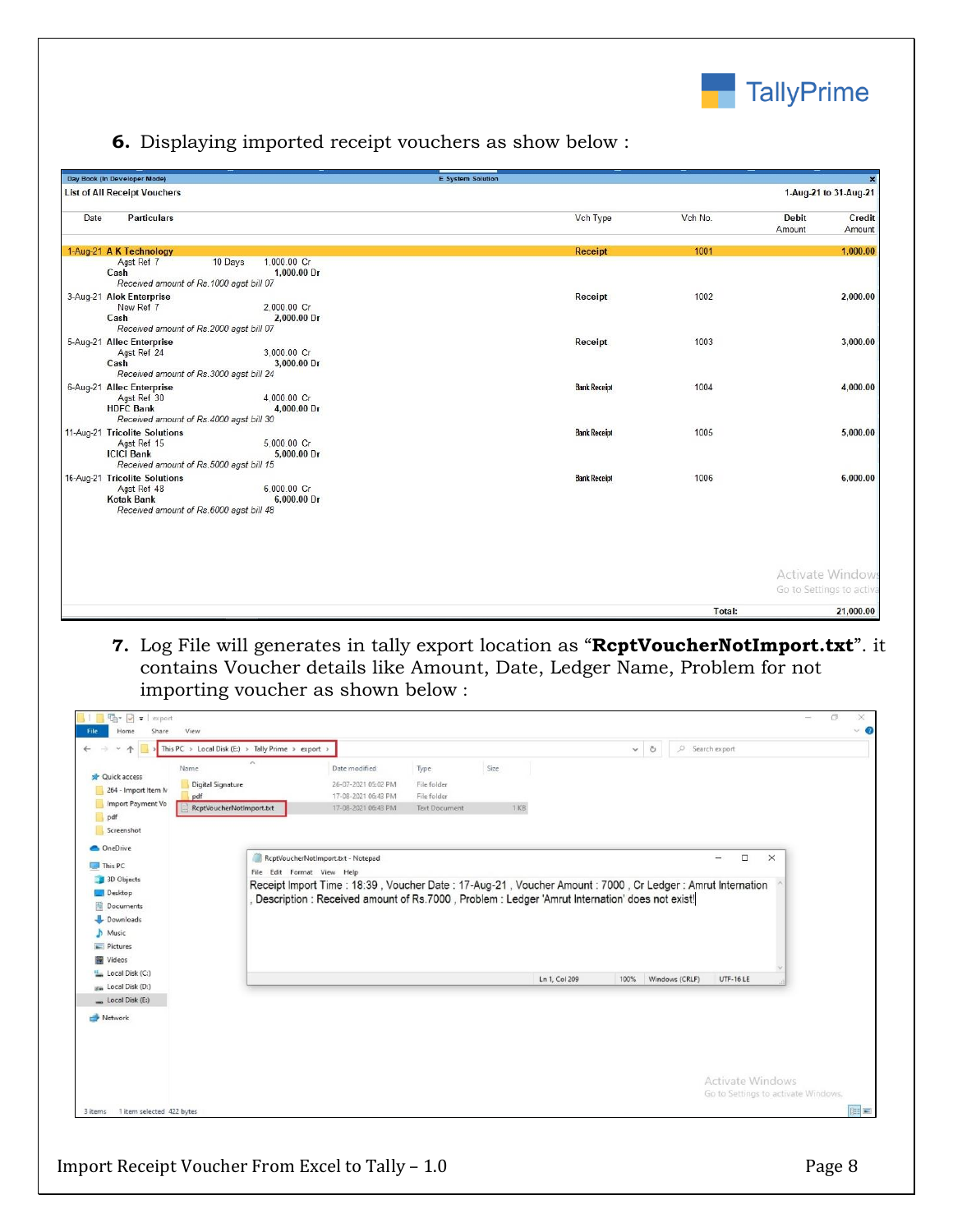

# FAQ

#### **Which version/release of TallyPrime does the add-on support?**

This add-on will work with Tally Prime Release 1.0 onwards and Tally ERP Release 6.0 onwards.

#### **How will I get support for this add-on?**

For any functional support requirements please do write to us on mail@aaplautomation.com or call us at +91-288-2713956/57/58, +91-9023726215/16, 9099908115, 9825036442.

# **If I need some enhancements / changes to be incorporated for the add-on, whom should I contact?**

Please to write to us on mail@aaplautomation.com with your additional requirements and we will revert to you in 24 hours.

#### **Will new features added be available to us?**

We offer one year availability of all support and new features free of cost. After one year, nominal subscription cost will be applicable to you to continue to get free support and updates.

#### **What will happen after one year?**

There is no fixed annual charge to be payable mandatory. However if any changes are required in our Add-On to make compatible with New Release of TallyPrime then the modification Charges will be applied.

#### **I am using a multi-site. Can I use the same Add-on for all the sites?**

No, one Add-on will work only for 1 site. You need to purchase again if you want to use the same Add-on for more sites.

#### **TDL Management screen shows errors with the Add-on. What do I do?**

Check whether the error is because of the Add-on or because of clashes between 2 TDLs (An add-on is also a TDL). In case of clashes, disable one or more TDLs and check which